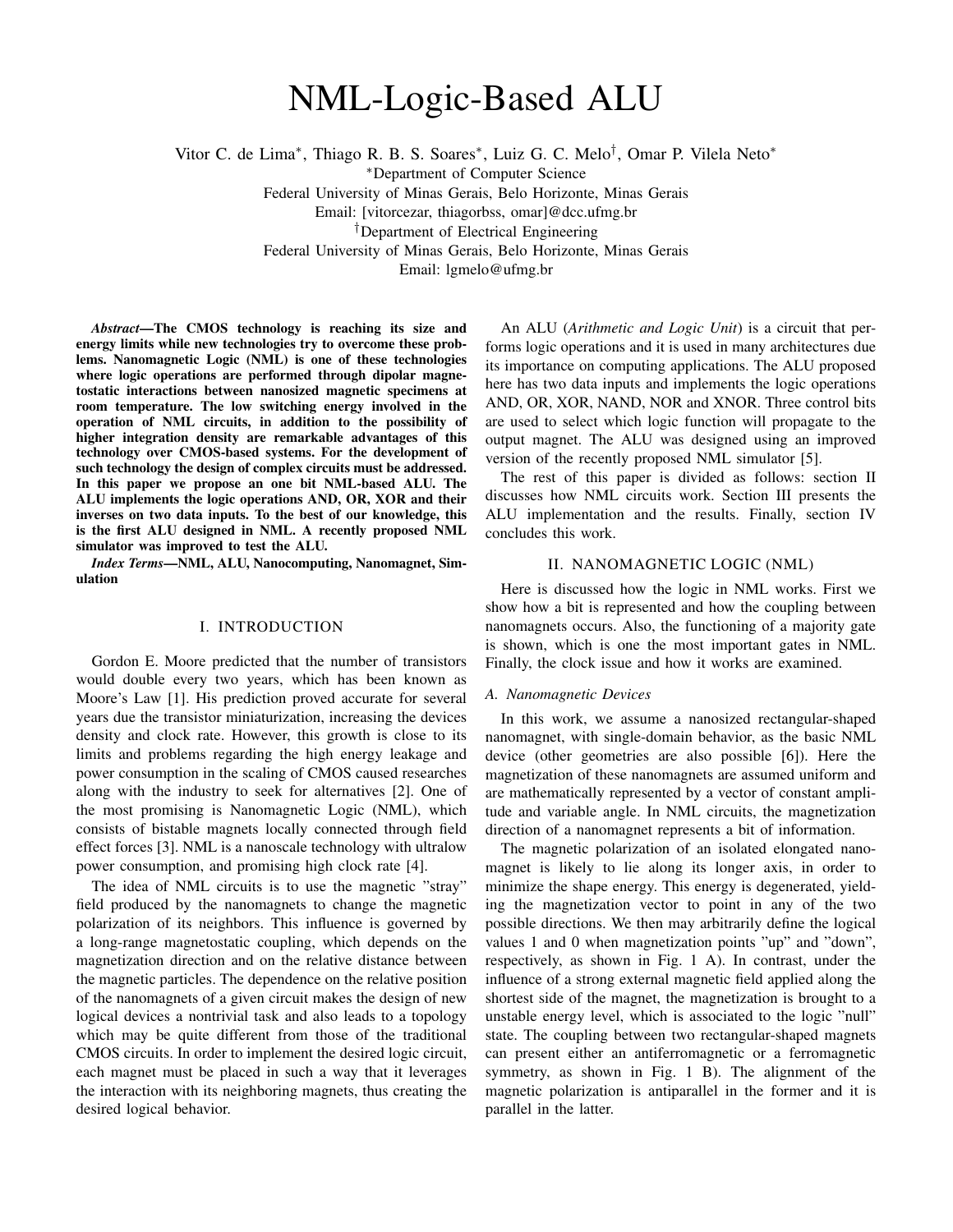

Fig. 1: A) Logic representation. B) Coupling between magnets.



Fig. 2: Majority gate and its truth table: the output magnet O has the most influenced magnetization of its neighbors.

A wire in NML is represented by an alignment of nanomagnets following the same coupling pattern shown in Fig. 1 B), thus is possible to create a ferromagnetic or an antiferromagnetic wire. For the antiferromagnetic wires, an even number of particles yield an inverter wire circuit.

One of the most important gates in NML is the Majority Gate (MG), Fig. 2. Magnets A, B and C are the inputs and magnet O is the output. Magnetic coupling between A and O and between C and O will force the latter to polarize ferromagnetically, while the influence from input particle B over O favors antiferromagnetic coupling. The MG takes three inputs as polarized nanomagnets and retrieves the polarization of the majority of these inputs  $(MAJ(A, \neg B, C)$  [7]. By ascribing A or C to a fixed value of 0 or 1, the MG can work as an "AND" or "OR" gate, respectively.

# *B. Clocking in NML*

The clock in NML circuits have three purposes: to yield an adiabatic change of magnetization, to avoid signal error in long arrays of magnets and to ensure signal synchronization. In the following, the clocking mechanism is explained.

In NML circuits, the clock is given by an external magnetic field to control the magnetization of a set of magnets. The magnetic field is applied perpendicularly to the long axis of the magnet in order to force the magnet into a "null" magnetization, as Fig. 1 A) shows. This is an unstable energy state, which is likely to change to a stable, local minimum state. As a consequence, when the external field is removed, the magnetization of the magnet shall to switch towards a vertical direction, corresponding to a ground state. Finally, the magnetization of a given nanomagnet will chose to point up or down depending on the polarization of its neighbors. Thus, the magnet is first driven into an unstable state, then the clock field is removed and the new magnetic polarization is set according to the magnetization of its neighbors.

For NML circuits composed by few magnets, the coupling pattern of Fig. 1 B) are always reproduced. However, the level of ordering in large array of magnets is likely to present an error due to the influence of non-nearest neighbor coupling. In large array of nanomagnets, the magnetic field is necessary to ensure ordering and to minimize errors, as well as to allow control over magnetization of individual particles. Signal propagation and synchronization [8] are achieved by splitting the circuit into groups called clock zones, and by submitting them to different magnetic fields (clock signals).

The clock mechanism adopted here is based on three phases [5]: RESET, SWITCH and HOLD. On the first phase (RESET) the magnetic field is applied, therefore the magnets in that phase are in the null state. In the SWITCH phase, the magnetic field is removed and then the null-state magnets have their values defined by their neighboring magnets. Finally, on the HOLD phase, the magnets magnetization is stable and can influence the next magnets. The clocking is possible by breaking the circuit in clock zones and each one is set in a different phase by the clock signals. A sequence of bits can be propagated one after another when the zones change their phases.

# III. METHODOLOGY AND RESULTS

In this section we review the tool used in this work, explain the proposed ALU and show the NML-based ALU with its simulation waveform.

## *A. NML Simulator*

Nowadays, there are a few ways to design and simulate NML circuits. The most accurate way is by low level micromagnetic simulators, such as OOMMF [9]. Although very precise, simulating circuits with a few dozens of magnets in OOMMF is computationally expensive, being more suitable for the study of small magnetic circuits. Another way to simulate NML circuits is the ToPoliNano tool (Torino Politecnico Nanotechnology tool) [10]. The circuit is described in VHDL and synthesized using predetermined logic gates, then a simulation algorithm based on a behavioral model simulate the circuit. Despite these advantages, the tool does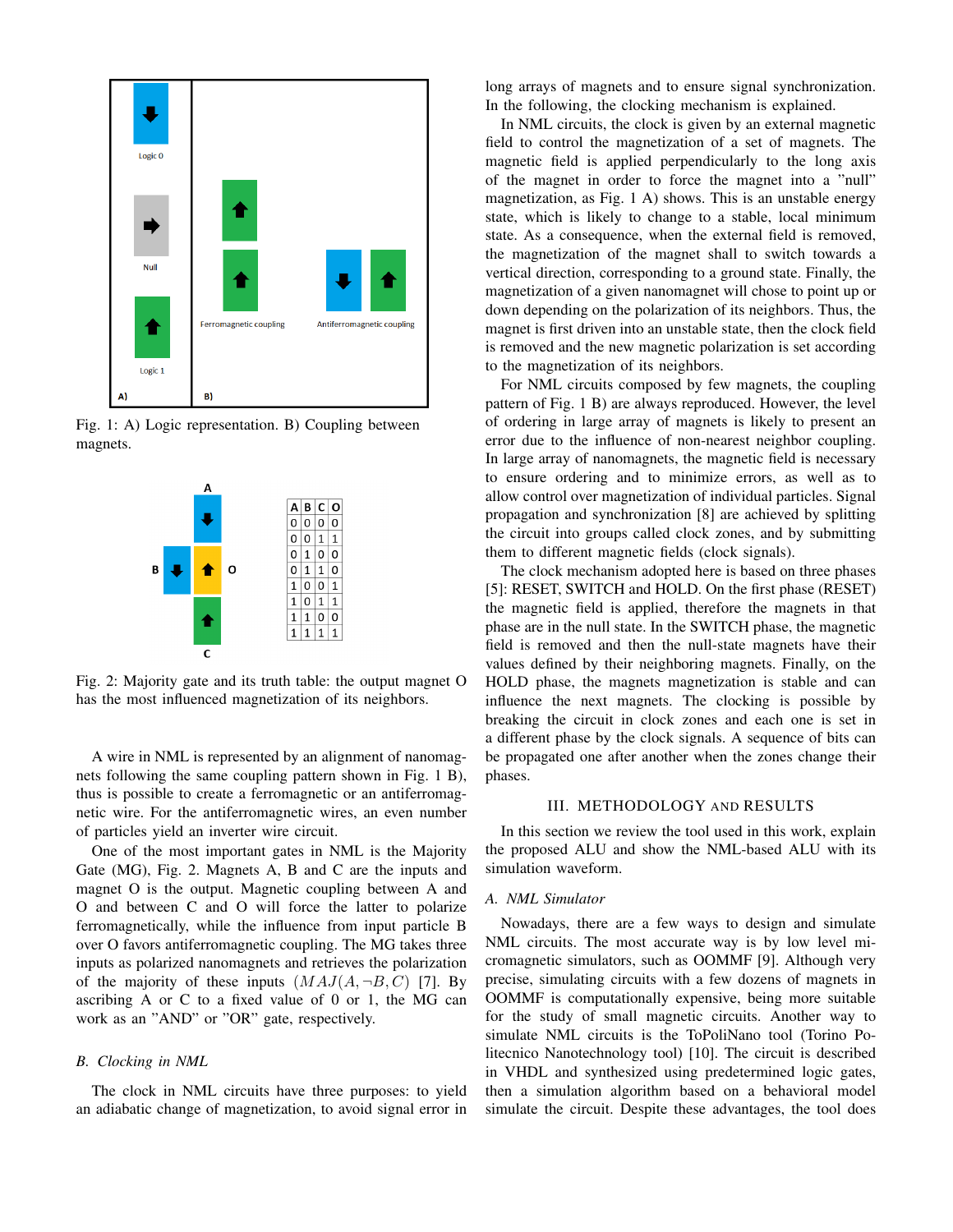

Fig. 3: ALU schematic: A and B are the inputs, OUT is the output and S0, S1 and S2 the control signals.

not allow the designer to change the final layout and the simulation algorithm is slower  $(O(n^3))$  when compared with the developed in [5].

The NML simulator used in this work is also based on a behavioral model. In this model a magnet can present only three states, logic '0', logic '1' and "null", and can only influence its direct neighbors. The circuit is represented as a weighted graph in which each magnet is a vertice and the edges connect neighboring magnets. If two magnets present a ferromagnetic coupling the edge weight between them is 1. On the other hand, if the coupling is antiferromagnetic the weight is -1. The simulation algorithm performs a walk through the graph evaluating each magnet  $(O(n^2))$ . To simulate a sequence of inputs the original algorithm was improved.

#### *B. ALU Schematic*

The ALU is used to perform arithmetic and logic operations on many computer architectures. Its operations may vary from architecture to architecture but the ones considered here are the most common. The design has two bits of data and three bits for control.

The two input bits, A and B, are evaluated with the logic operations AND, OR and XOR. To select the required operation, the three control bits, S0, S1, and S2, are used to select which signal will pass forward.

Figure 3 shows the ALU schematic. First, operations AND, OR and XOR are executed on the inputs A and B. Then, two multiplexers controlled by S0 and S1, select one of the three operations. Finally, the third multiplexer controlled by S2, select if the output value will be the previous selected logic or its inverse.

The AND and OR gates were implemented using majority gates. The Multiplexer design follows the schematic shown in



Fig. 4: A) Multiplexer schematic. B) XOR gate schematic.



Fig. 5: Simulation signals: all combinations for A, B, S0, S1 and S2 were tested and the output is represented by the signal O.

Fig. 4 A). The control input S select if "I1" or "I0"  $(S = '1'')$ and  $S = '0'$ , respectively) will be the output signal. The XOR gate was implemented using two AND gates, two NOT and one OR gate, as shown in Fig. 4 B).

The designed ALU is shown in Fig. 6. The signal goes from left (inputs and control signals) to right (output), passing through the circuit. The logic gates AND, OR, XOR and the three Multiplexers are highlighted in the figure.

# *C. Results*

The ALU simulation waveform is presented in Fig. 5. The circuit has a latency of 20 clock cycles between the first set of inputs and the first valid output due the number of clock zones in the circuit. All possible input combination were tested and in all cases the expected output was achieved. As can be seen in the waveform, S2 initially is '0', thus the first outputs will be the inverse and s1 select the XOR logic twice due the exhaustive simulation.

In total, 685 nanomagnets were used on the ALU design: 5 as inputs, 11 with fixed-magnetization, 70 on majority gates, 1 as output and the remaining 598 just as signals propagation.

### IV. CONCLUSION

In this paper a Nanomagnetic Logic ALU was proposed. It has two inputs and the operations AND, OR, XOR, NAND, NOR and XNOR are executed on them. Three control signals select which logic will be the final output. To the best of out